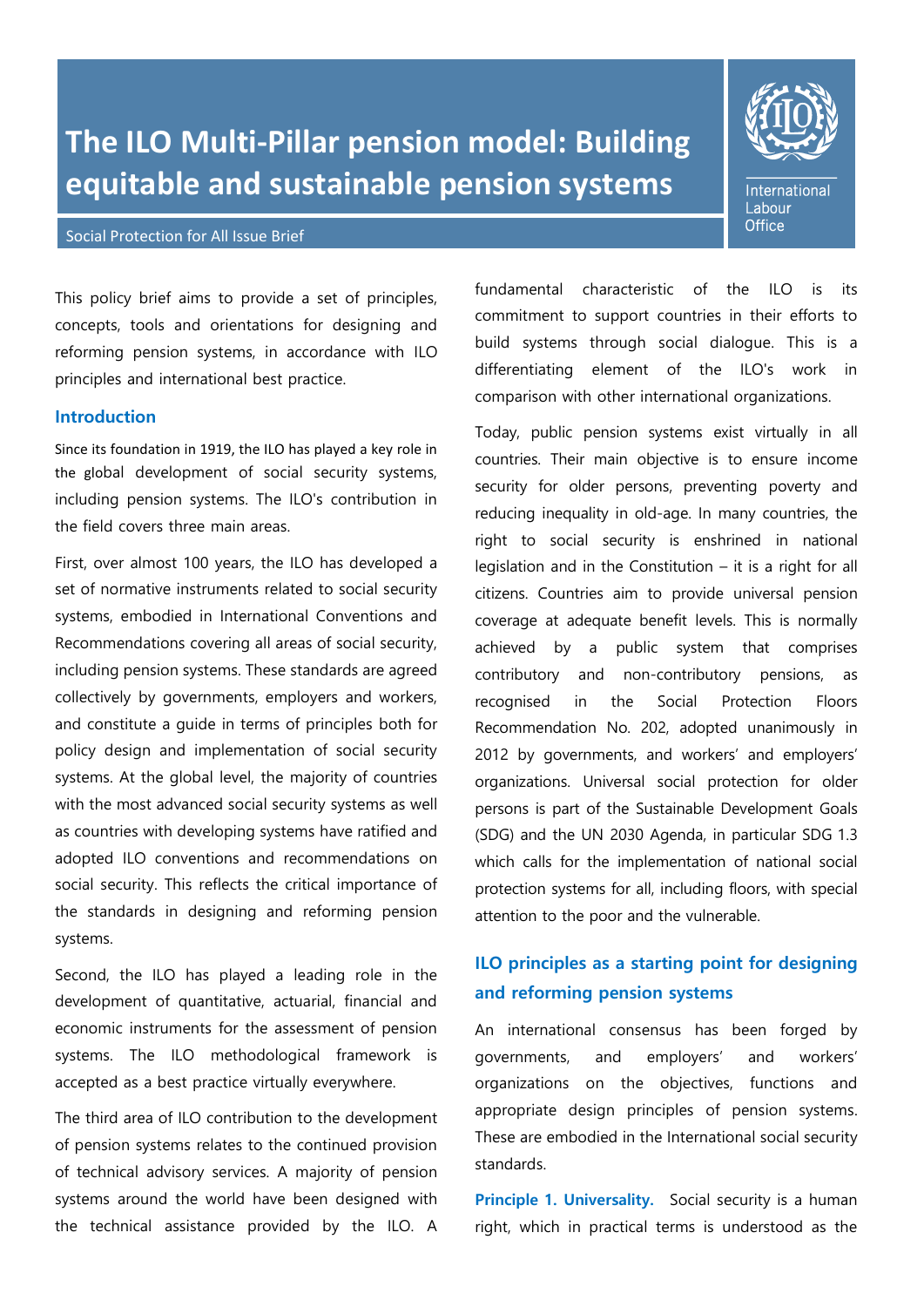need to guarantee universal protection without leaving anyone behind. The principle of universality is enshrined in the ILO's Constitution and its body of standards, as well as in several UN instruments, including the Universal Declaration of Human Rights, which states in its article 22 that "everyone, as a member of society, has the right to social security."

#### **Principle 2. Social solidarity and collective financing.**

Social solidarity and solidarity in financing are at the heart of social security and, hence, of ILO's standards and action. Contrary to privately operated pension schemes based on individual savings accounts, collectively financed protection mechanisms generate positive redistribution effects and do not transfer the financial and labour market risks onto individuals

**Principle 3. Adequacy and predictability of benefits.**

This principle refers to the entitlement to defined pension benefits prescribed by law. The Social Security (Minimum Standards) Convention, 1952 (No.102) and the Invalidity, Old-Age and Survivors' Benefits Convention, 1967 (No. 128) envisage the provision of income security to people who have reached pensionable age through: (i) earnings-related contributory pensions (guaranteeing minimum benefit levels, or replacement rates corresponding to a prescribed proportion of an individual's past earnings – in particular for those with lower earnings); and/or (ii) flat-rate pensions (mostly residency-based and financed by the general budget) and/or means‑tested pensions. These standards prescribe that earningsrelated schemes, for example, need to provide periodic payments of at least 40 per cent (Convention No. 102) or 45 per cent (Convention No. 128) of the reference wage after 30 years of contribution or employment. These standards also require that pensions need to be periodically adjusted following substantial changes in the cost of living and/or the general level of earnings.

**Principle 4: Overall and primary responsibility of the State.** It refers to the obligation of the State, as the overall guarantor for social protection, to ensure the "financial, fiscal and economic sustainability" of the

national social protection system "with due regard to social justice and equity" by collecting and allocating the needed resources with a view to effectively delivering the protection guaranteed by national law (Recommendation No. 202).

**Principle 5: Non-discrimination, gender equality and responsiveness to special needs.** With a view to secure gender equality, pension designs should duly take into account solidarity between men and women, by adopting financing mechanisms, eligibility conditions and benefit conditions that offset gender inequalities originating in the labour market or due to interruption in the careers of women arising from their reproductive roles and/or care responsibilities (Recommendation No. 202).

**Principle 6: Financial, fiscal and economic sustainability.** Sustainability refers to the current and future capacity of the economy to bear the costs of social security. Ensuring the sustainability is a permanent challenge for the State in exercising its overall and primary responsibility to guarantee a functional and comprehensive social protection system. This requires taking all necessary measures, including realizing periodically the necessary actuarial studies and introducing as required minor parametric reforms to ensure the sustainability of the pension system. According to Recommendation No. 202, the State is also accountable to ensure the sustainability of national social security systems in view of, among other factors, demographic change.

**Principle 7: Transparent and sound financial management and administration.** The principle refers to the need for good governance of the system, particularly with respect to financing, management and administration, to ensure compliance with the legal and regulatory frameworks (Convention No. 102 and Recommendation No. 202).

**Principle 8. Involvement of social partners and consultations with other stakeholders.** The principle recognises the need to ensure social dialogue and representation of protected persons in social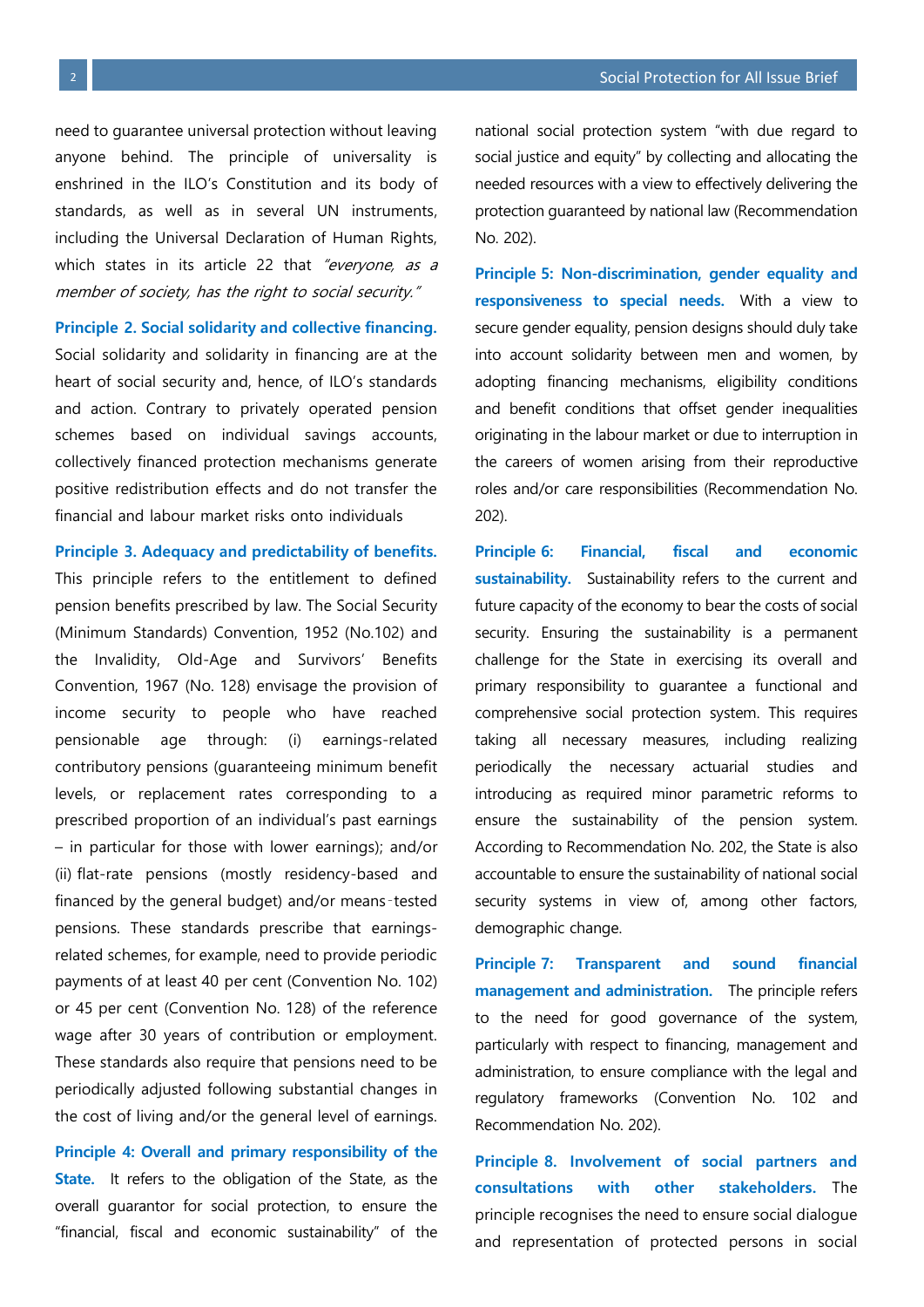security governance bodies. The principle of participatory management of social security systems has been since long established in international social security standards, namely in Article 72(1) of Convention No. 102, which stipulates that "where the administration is not entrusted to an institution regulated by the public authorities or to a government department responsible to a legislature, representatives of the persons protected shall participate in the management, or be associated therewith in a consultative capacity, under prescribed conditions; national laws or regulations may likewise decide as to the participation of representatives of employers and of the public authorities".

## **Main functions of pension systems**

Throughout the history of social security, public pension schemes have proved to be the most effective instrument to ensure income security for older persons, preventing poverty and reducing inequality. Indeed, social insurance pension schemes supplemented by tax-financed provisions if necessary, are best to ensure adequate benefit levels and to

smooth consumption across a person's life, generally through employers' and workers' contributions and social and inter-generational solidarity.

Through pension systems, individuals are provided with an income (a regular periodical payment) when they have reached retirement age and are no longer earning a steady income. Pension systems differ around the world, but usually they are comprised of schemes for different categories of people, from basic social pensions for those with low income, to supplementary voluntary savings for those with higher incomes.

### **The ILO Multi-Pillar Pension Model**

The main idea behind the concept of a Multi-Pillar Pension System is the possibility of combining a set of social protection instruments, each of which plays one or more functions, to guarantee the whole range of objectives of a national pension system.

The following diagram illustrates the main components of the multi-pillar model based on the ILO principles described in the previous section.



**Pillar 0 or the Pension Floor.** It is aimed at establishing a social protection floor for older persons. This pillar is usually provided through a noncontributory pension scheme. It is financed from the general budget (often tax-financed). Universality of coverage can be achieved through a universal noncontributory scheme or by a combination of social insurance and a means-tested or pension-tested pension scheme. Regardless of the specific design of Pillar 0, it should guarantee a minimum level of income, with adequate levels of benefit, for a life in decency and dignity. The setting-up of a social protection floor for older persons represents one of the most important priorities in developing countries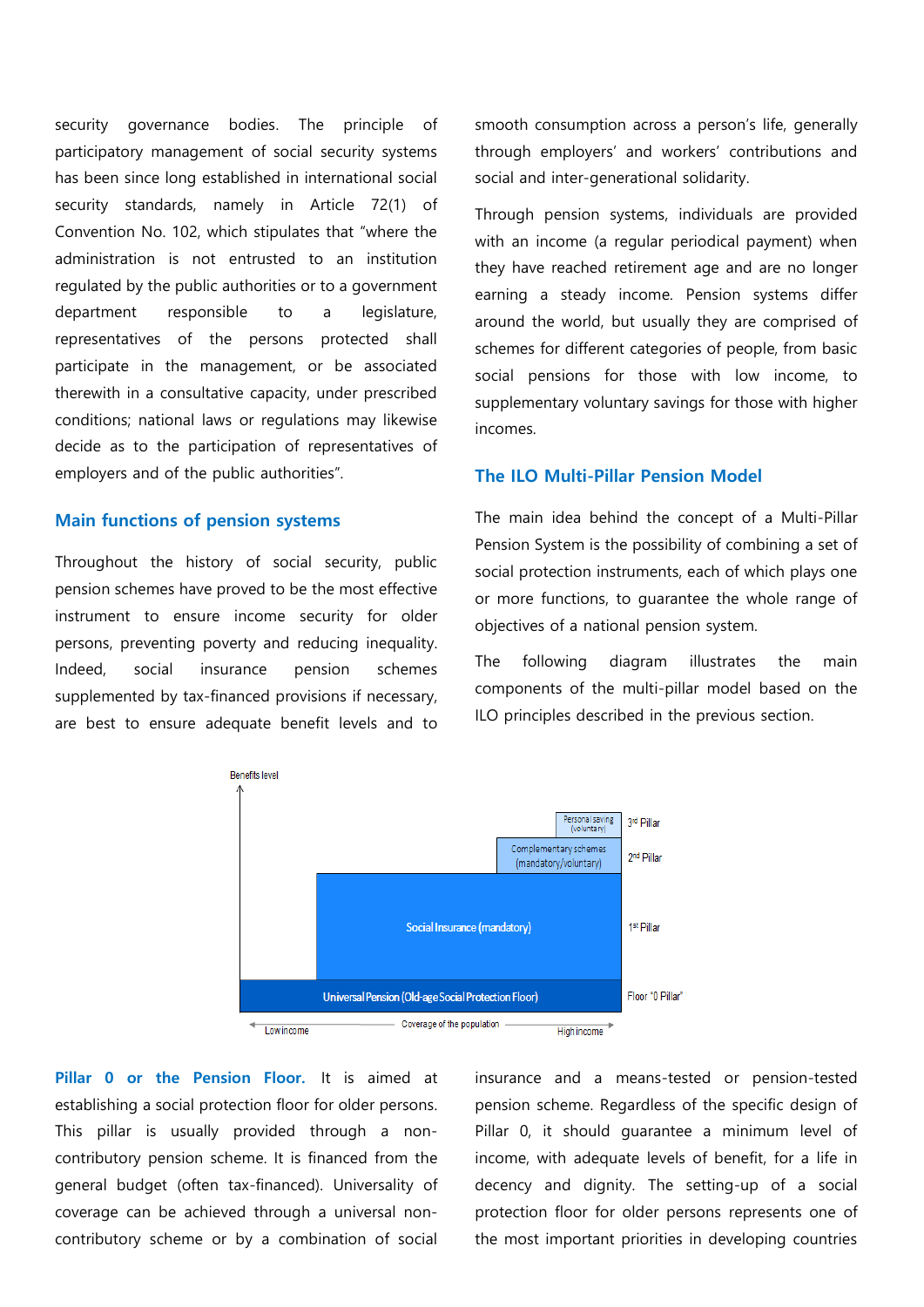with high levels of informality and poverty, and where the extension of contributory coverage is likely to take decades. Together with health protection, Pillar 0 should ensure at a minimum that all older persons in need have access to essential health care and to basic income security which together secure effective access to goods and services defined as necessary at the national level.

**1st Pillar or Social Insurance Pillar.** It follows the typical design of social security pension systems, defined-benefit and mandatory, financed through employer and worker contributions. Its objective is to provide higher levels of pension benefits in order to maintain the standard of living after retirement. It should provide at least a minimum pension at 40 per cent of pre-retirement insured income for 30 years of contributions, as well as a reduced/adjusted minimum benefit for those who have contributed for at least 15 years.

Sound general and financial governance, and the implementation of as necessary successive parametric reforms, are required to ensure its sustainability.

Pillars 0 and I represent the fundamental components of any social security pension system.

Countries are developing important innovations to adapt Pillar I to cover those who are not yet protected, including persons working in the informal economy, self-employed workers and workers in non-standard forms of employment.

**2nd Pillar or Complementary Pillar.** Not all countries need to have this pillar, it is a complementary contributory component, voluntary or mandatory,

employment-based occupational or non-occupational, defined-benefit or defined-contribution, usually financed by employer's contributions and privately managed, aimed at supplementing the pension benefits from the previous two pillars. Its operation requires a high level of commitment by the State, particularly with respect to proper regulation and supervision.

**3rd Pillar or Voluntary Personal Savings Pillar.** Pillar III is also complementary, comprised of a set of voluntary private pension schemes for those with the economic capacity to make additional personal savings, generally managed by private pension administrators under full market competition and government regulation.

International experience has shown that pension schemes based on individual accounts, such as those usually applied in the 2nd Pillar and 3rd Pillar, place many risks -macroeconomic, financial and demographic- on individuals and are unable to guarantee the principles of social security. Therefore, the ILO's policy is that such systems, while they may be adopted by countries to complement social security pensions set out in Pillars I and II, should in no way attempt to replace them.

To conclude, the multi-pillar pension model presented in this policy brief brings together, on the one hand, the social security principles agreed by governments, employers and workers and, on the other hand, the extensive practical experience and knowledge developed by the work of the ILO over several decades.